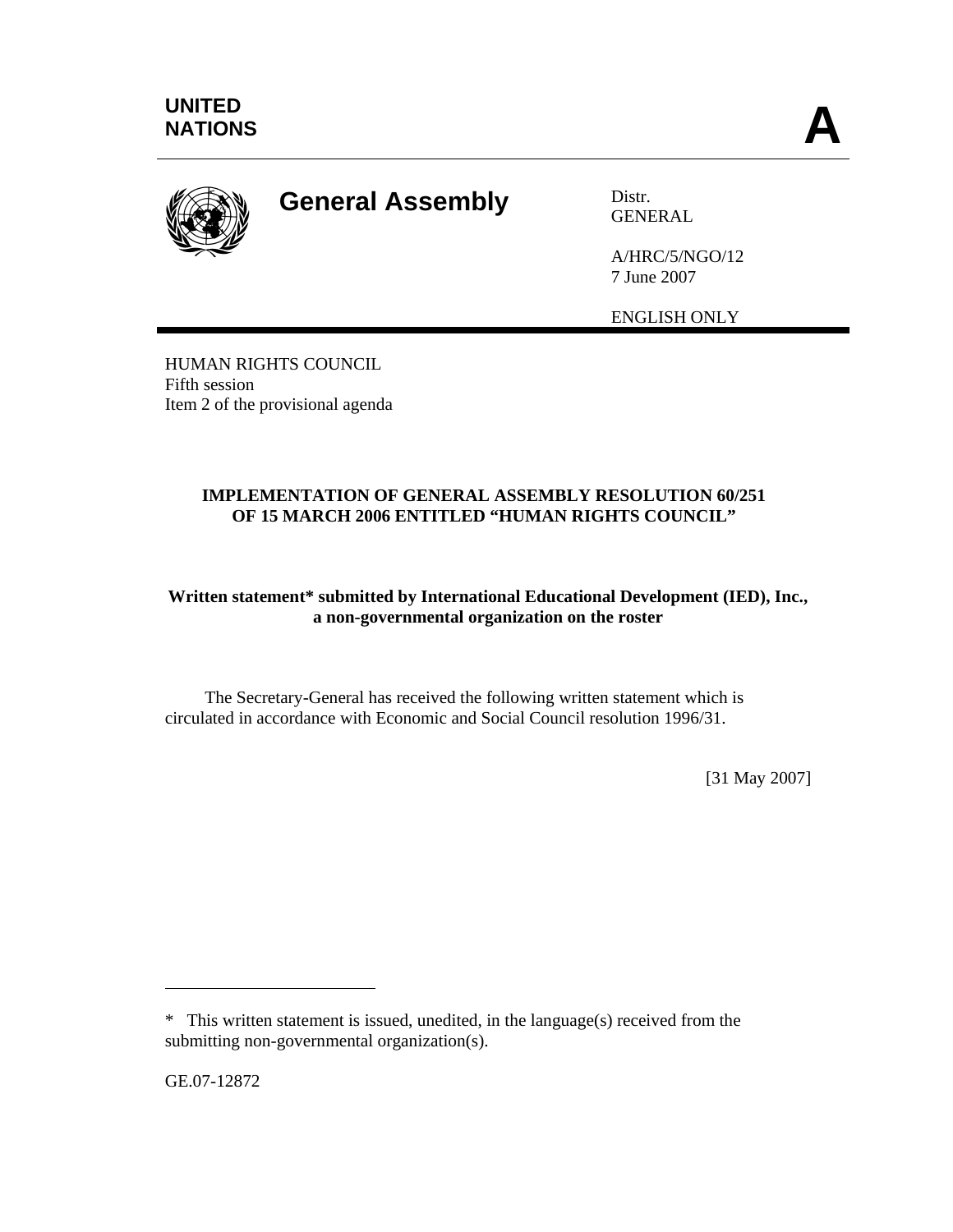$\overline{a}$ 

## **The continuing genocidal crisis in Sri Lanka<sup>1</sup>**

1. Since our written statement submitted to the Council at its Fourth session ("The genocidal crisis in Sri Lanka," A/HRC/4/NGO/44) International Educational Development, Inc. and the Association of Humanitarian Lawyers confirm that the genocidal crisis in Sri Lanka against the Tamil people has actually worsened and must be addressed on an urgency basis by the Council and its mandate-holders.

2. Focusing on the mandates now under review, we urge the Special Rapporteur on Adequate Housing to investigate further the forced evictions and displacement of Tamil civilians as a result of the armed conflict. The Sri Lankan military forces have been targeting Tamils with air strikes and ground troop actions to force them to flee into what become "containment" areas. There is clear evidence that some of the vacated properties are given to Sinhala military personnel and civilians. The Special Rapporteur should also investigate as a matter of great urgency the failure to address the post-Tsunami housing needs of Tamils in the Tamil areas on a par with that offered in the Sinhala areas. As all should be are aware, the United States government told the American Red Cross and other aid providers that aid could not be provided in the Tamil areas -- even those under government control. The Sri Lankan government itself blocked much post-Tsunami relief to the Tamil areas, and never implemented the fair-share agreement (called P-TOMS) worked out between it and the Liberation Tigers of Tamil Eelam (LTTE).

3. We point out to the Independent Expert on Extreme Poverty that while the Tsunami was a *force majeure*, the policies to prevent post-Tsunami aid to the Tamil areas are completely man-made. Most Tsunami victims are still in makeshift shelters with little food. This is heavily compounded by the armed conflict, which has further displaced hundreds of thousand of Tamil civilians. Government restrictions on traditional life-supporting livelihoods for Tamils in Tamil areas have denied the Tamils the ability to help themselves. For example, there are heavy restrictions on coastal fishing, which violates basic humanitarian law rules, and High Security Zones cover most of Tamil agricultural areas. Access to building materials such as concrete is limited, so people cannot rebuild their homes. We urge the Independent Expert to address this as a matter of great urgency.

4. We urge the Special Rapporteur on the Right to Food to investigate as a matter of the highest priority the use of food as weapon of war against Tamils. In addition to the serious disruption of fishing and farming in the Tamil areas, the government continues to block the land routes into the Tamil areas, especially Route 9 to the North. International aid providers are in a constant crisis mode, as supplies run low and it becomes increasingly difficult to provide even subsistence levels. The Tamil people are near starvation; their children are stunted and mal-nourished. We draw particular attention the Statute and Elements of the International Criminal Court, which provides that restricting food and medicines for the civilian population is part of the crime of extermination. See ICC, Rome Statute, Articles 7 (1)(b) and 7(2)(b); ICC Elements, Article 7(1)(b).

 5. We urge the Special Rapporteur on Racism to investigate the increasingly overt anti-Tamil racism in Sinhala political parties and government, unfortunately echoed by others both in Sri Lanka and abroad. Denying the Tamils their fair share of post-Tsunami

 $<sup>1</sup>$  The Association of Humanitarian Lawyers also shares the views expressed in this statement.</sup>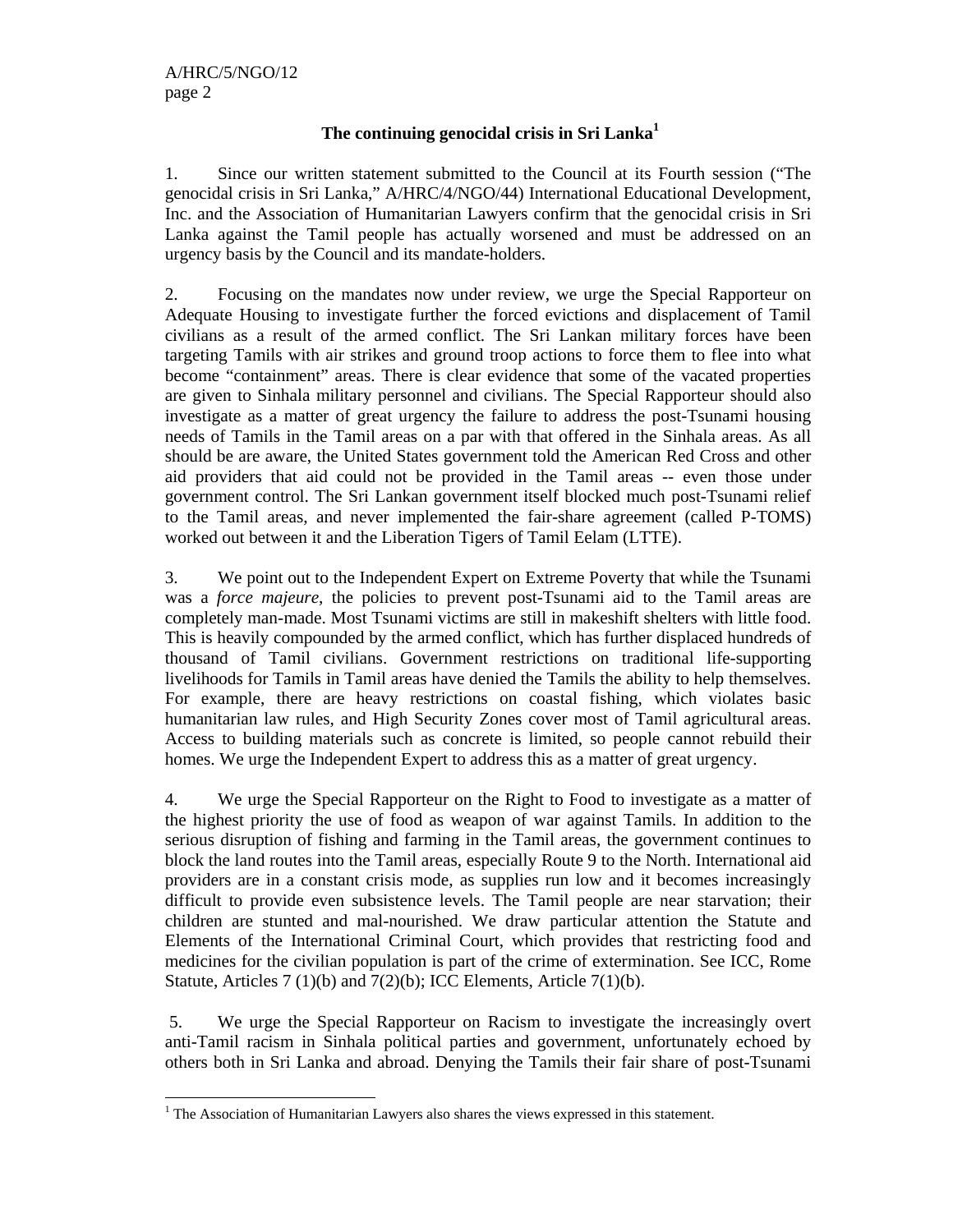aid is obviously racism at its worse. The upsurge in racism in Sri Lanka is moving the situation closer to genocide. The Sinhala people have already carried out wholesale massacres of thousands of Tamils three times since independence, and at present, there are smaller incidents occurring practically daily with nearly complete impunity. Perhaps he could investigate in concert with the Independent Expert on human rights and international solidarity, whose mandate is also invoked because the constant demonizing of the Tamil people, whether at home or in exile, has impeded humanitarian aid needed to victims of both the Tsunami and the armed conflict. We note paragraph 7 of his report (A/HRC/4/8) regarding the obligations of all States to combat terrorism, but point out that the government of Sri Lanka, with the help of especially the United States, has distorted the difference between armed conflict and terrorism so as to "legitimize" anti-Tamil policies and to deny humanitarian aid to the Tamil victims.<sup>2</sup> In our view, the legally incorrect labeling of the LTTE as a terrorist organization has been the single most important factor in the failure to reach a settlement of this conflict.

6. Under international law, people have the right to resist oppression and racist regimes: the right to use force as a last resort to achieve freedom and restore human rights is fully protected. What is allowed for Kosovans is allowed for Tamils. While we always regret when any situation deteriorates to the point of war, we can attest that the Tamils clearly had the right to use force long before they actually resorted to it.<sup>3</sup> This armed conflict is fully governed by all applicable rules of humanitarian law, and the combatants in this war, as in any war, are allowed to have land, sea, and air forces and to carry out military operations. Victims of the armed conflict, including civilians and sick and wounded combatants, are entitled to humanitarian aid.

7. Many legislators, experts, and human rights and humanitarian law organizations, including our own, have protested the false, politically-motivated designation of the LTTE as a terrorist group.<sup>4</sup> However, we are also aware that even some "experts" are now confused while trying to separate armed conflict from terrorist/counter-terrorist activities, in part because of the purposeful obfuscation by the United States in its operations in Afghanistan, Iraq and at Guantanamo, and by its desire to be able to decide at will, as it has

 $2$  We have long stressed the interests of the United States in the Tamil areas for US air and navy bases as part of the US plan to have rapid military strike capacity anywhere in the world. The US understands that it cannot properly secure such bases unless the Tamil population is sufficiently subdued. We cannot understand why others have been persuaded to also accept this labeling when it is so clearly wrong. As should be patently obvious, terrorist organizations, unlike the LTTE, are not in military uniforms, do not carry out military operations using the instrumentalities and *materiel* of armed conflict, do not control territory, and usually do not even have an identifiable chain of command. Under current United States "definitions," Ethan Allan and the Green Mountain Boys and, indeed, even George Washington's Continental Army would be terrorist organizations and the Boston Tea Party a terrorist act. In any case, the international community rightly resisted the US over its labeling of South Africa's African National Congress as a terrorist organization.

<sup>&</sup>lt;sup>3</sup> Sinhala policies have oppressed the Tamil people from the day the British flag was lowered and the Tamils were taken by surprise when the new flag was raised featuring the Sinhala lion. Early protests by the Tamil leadership fell on deaf ears, and the Sinhala majority and their political leaders began an all-out assault on the basic rights of the Tamil people from that ominous day. After more than thirty years of negotiations and peaceful protests failed to improve the situation, the Tamils began talking of severing their area from the Sinhala part of the island and forming their own militias to protect themselves. In 1983, severely shaken by the 1983 massacre of Tamils by Sinhala mobs, the largest of the militias, the Liberation Tigers of Tamil Eelam (LTTE), began a full fledged war that, except for intermittent periods, continues to rage.<br><sup>4</sup> We note, that in spite of the repeated use of the term "terrorists" by Sri Lankan officials when referring to

the LTTE, and the government's active role in seeking a "terrorist" label by other States, the government has not officially labeled the LTTE as a terrorist organization.